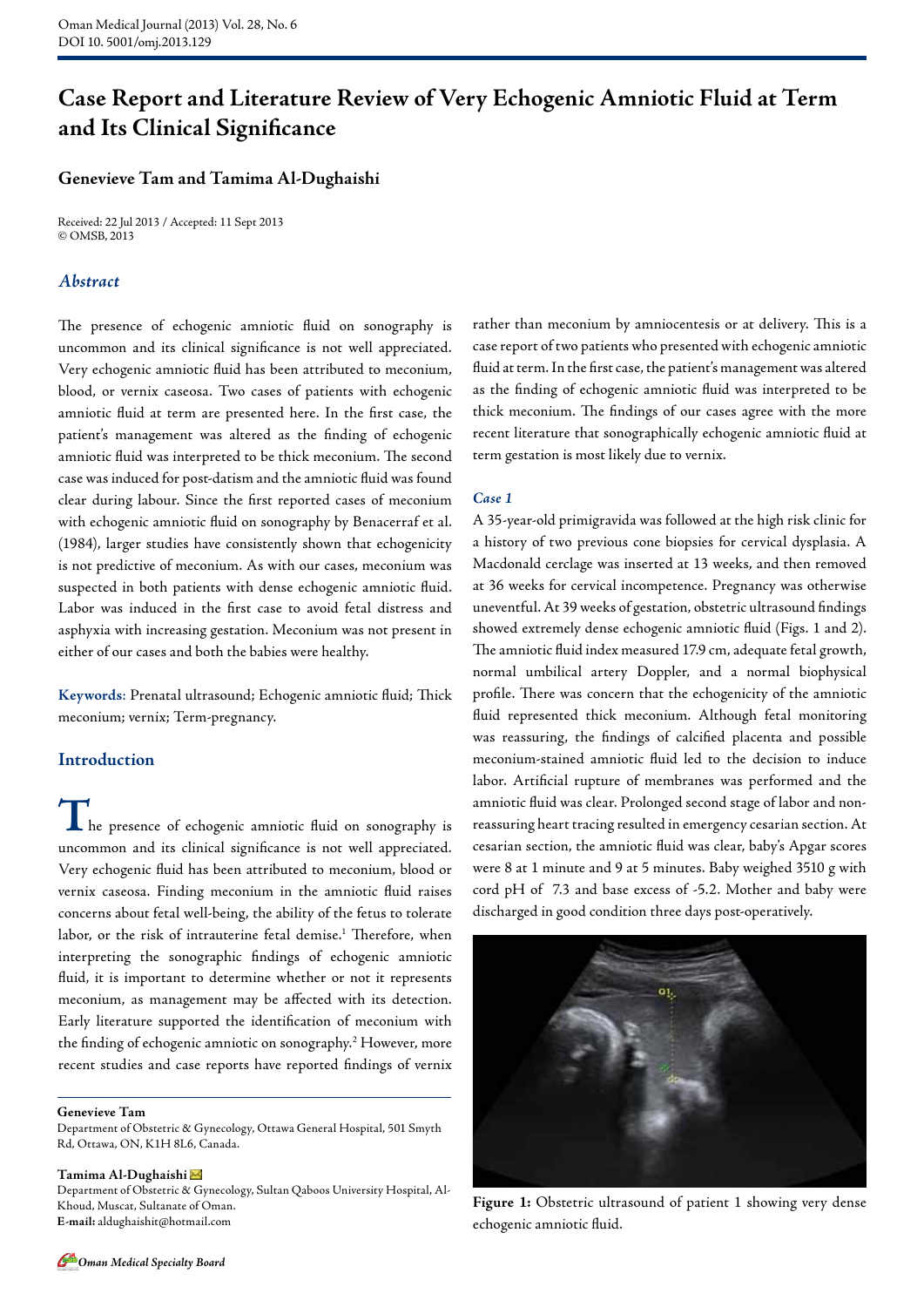

**Figure 2:** Obstetric ultrasound of pateint 1 showing very dense echogenic amniotic fluid with umbilical cord loops.

#### *Case 2*

A 29-year-old gravida 2, para 1, presented at 41 weeks and 3 days for induction of labor for post-dates. An ultrasound done at 41 weeks reported very dense amniotic fluid (Fig. 3). She was induced with IV oxytocin. Membranes were ruptured spontaneously in active labor and the amniotic fluid was clear. She delivered a healthy baby boy, weighing 3812 g, with Apgar score of 9 at 1 minute and 9 at 5 minutes. Cord pH was 7.4 and base excess was 1.6. Mother and baby were discharged in good condition two days post-delivery.



**Figure 3:** Obstetric ultrasound of patient 2 showing very dense echogenic amniotic fluid.

## **Discussion**

Vernix caseosa is a complex fatty substance derived from the desquamated epithelial cells and sebaceous material.3 In 1978, Bree identified vernix in the amniotic fluid during the late third trimester by the presence of small solid particles on sonography.4 This was confirmed by amniocentesis and examination of the fluid at delivery. This finding was in agreement with an article by Verpoest et al.<sup>5</sup> who developed a macroscore to explain the changes in appearance of amniotic fluid during pregnancy. They noted that the flakes of vernix appear only after 36 weeks and cause clouding

of the fluid, which increases toward term. Khaleghian reported in 1983 the second case of echogenic particles within the amniotic fluid in the second trimester.<sup>6</sup> However, blood was found to be the most likely source of the finding.

The first identification and description of meconium-stained amniotic fluid on ultrasound was reported by Benacerraf et al. in 1984.2 Two patients underwent evaluation of fetal well-being at 42 weeks and were both found to have amniotic fluid containing low-level echoes with accentuation of the echoes in the dependent areas. The fluid in the fundus and anterior portions of the uterus was clear and almost free of echoes, while in the dependent portions of the uterus, the contrast between the anechoic appearance of the umbilical vein and the surrounding echogenic amniotic fluid was easily seen. Due to the finding of dense echoes clustering in the dependent portions of the uterus, they concluded that this was more consistent with meconium as vernix tends to produce more diffuse and less dense low-level echoes. Therefore meconium-stained amniotic fluid can be detected in antepartum by the following findings on ultrasound: diffuse echogenic pattern throughout the amniotic cavity, a clear contrast between the amniotic fluid and the umbilical cord, and layering in the more dependent areas.<sup>2</sup>

In contrast, more recent studies and case reports on echogenic amniotic fluid have reported findings of vernix rather than meconium by amniocentesis or at delivery. DeVore and Platt presented a case of sludge-like amniotic fluid on ultrasound,7 which had the appearance of what was reported by Benacerraf et al.<sup>2</sup> to be associated with meconium. Because of the possibility of fetal distress, the patient was induced into labor. Artificial rupture of the membranes demonstrated amniotic fluid with thick vernix and no evidence of meconium and the baby was unaffected. Two other case reports with similar echogenic findings demonstrated the presence of vernix on amniocentesis and good baby outcomes.<sup>3,8</sup>

In an interesting study by Giacomello in 1988, biophysical profiles of 1100 patients were examined with only one case of a "dense" AF pattern, found in a primigravida at 38 weeks.<sup>9</sup> The fluid was described to be so echogenic in dependent areas that the umbilical cord looked like a fossil. No invasive assessment of the fluid was done, but repeated biophysical variables were done to monitor fetal well-being. The pregnancy was allowed to term, a healthy baby was delivered, and abundant vernix was identified in the amniotic fluid at birth. Subsequently, Sepulveda et al.<sup>8</sup> in Chile conducted a literature review of the above mentioned cases, and recommended that if echogenic amniotic fluid is identified on sonography, meconium should be ruled-out by amniocentesis or amnioscopy, or fetal well-being should be assessed by non-stress test or biophysical profile, in order to avoid false positive diagnoses of fetal distress leading to unnecessary precipitation of delivery.

Since these early case reports, larger prospective and retrospective studies have been conducted to further examine the clinical relevance of echogenic amniotic fluid antenatally. A prospective study by Sherer et al.<sup>10</sup> reported a sensitivity of 100%, a specificity of 69%, a positive predictive value of 10%, and